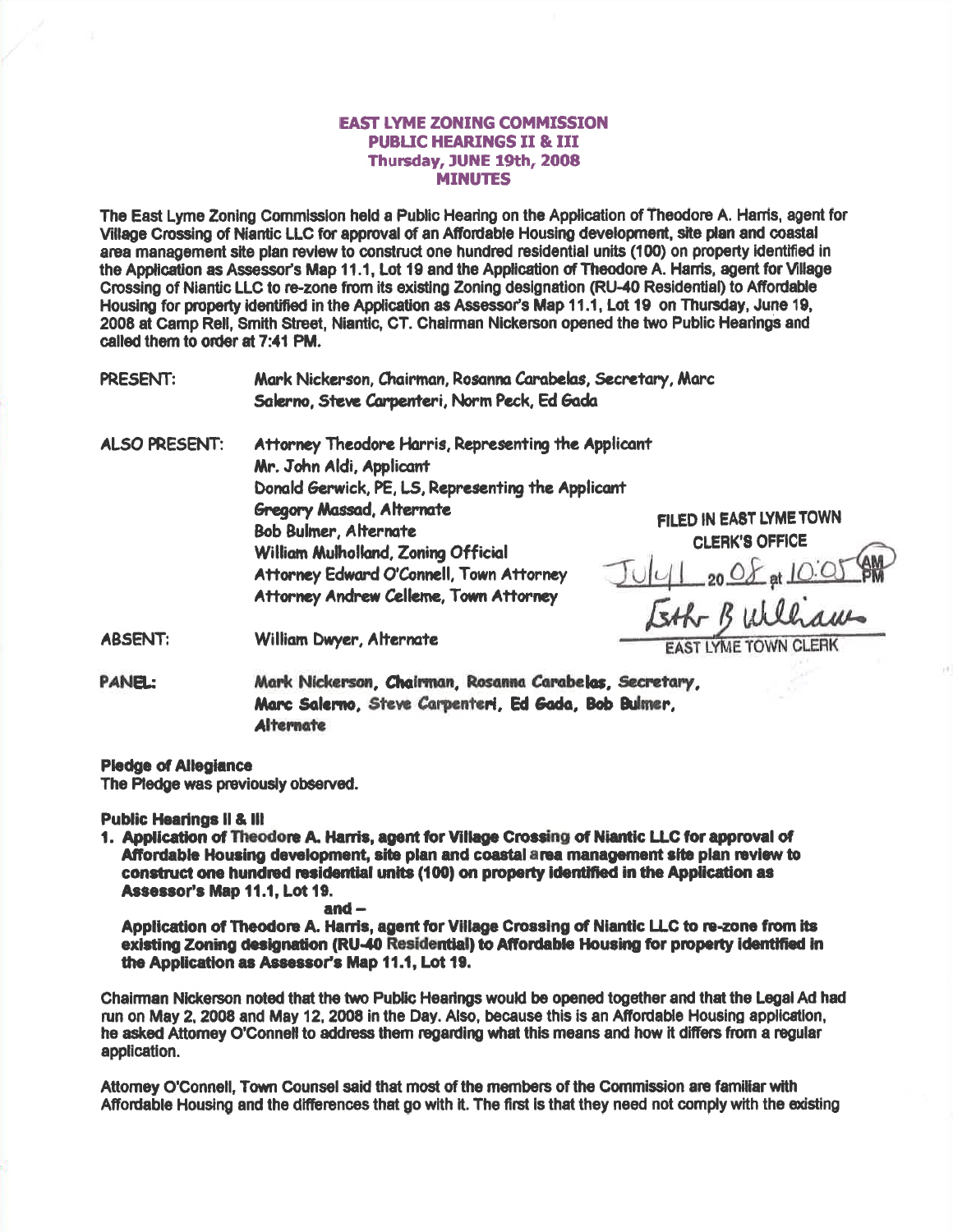applicable Zoning Regulations; the Commission cannot deny thern due to the zone and if denied, the Commission has the burden of proof as to why they denied the application. An Affordable Housing appeal has the burden of proof shifted from the applicant to the Commission whereas in a conventional appeal, the Commission need not give reasons for its' decision, In an Affordable Housing decision they must have collective reasons for the denial that are supported within the record and the Commission has to prove that it's denial meets the four basic criteria and it must clearly outweigh the need for Affordable Housing and it must not be based on a minor change of the plan.

Mr. Peck recused himself from sitting for this application and Public Hearing.

Mr. Nickerson seated Mr. Bulmer, Alternate at the table.

Mr. Nickerson then explained the protocol of the Public Hearing noting that the public does get to speak however; the applicant presents their information first and then the public can speak regarding what they have heard.

He said that they first have some correspondence to read into the record. He then asked Ms. Carabelas, Secretary to read the correspondence into the record:

Ms. Carabelas, Secretary read the following correspondence into the record:

- Letter dated 5/27/08 to Mark Nickerson, Chairman, EL Zoning Commission from East Lyme Water & Sewer Commission - Re: Application of Village Crossing for Affordable Housing, Park Place, Niantic noting that while the property is fed by water & sewer that during the summer months the water supply is strained and suggesting that they might want to look into drilling their own on-site well. This was also entered into the record as Exhibit 1.
- Letter dated 5/12/08 to EL Zoning Commission c/o Bill Mulholland from Marcy Balint, Sr. Coastal Planner DEP OLISP - Re: Application of Village Crossing for Affordable Housing Coastal Site Plan Review Application Park Place, Niantic, CT - noting that DEP Stormwater standards including the retention of the first inch of rainfall as well as removal of 80 percent total suspended solids is to be employed along with proper  $E 8.$  S control measures. This was also entered into the record as  $Exhibit 2.$
- Letter dated 6/18/08 to Mark Nickerson, Chairman, EL Zoning Commission from Francine Schwartz, Secretary, EL Planning Commission – Re: Application of Village Crossing – finding it INCONSISTENT with the Plan of Conservation and Development. This was also entered into the record as Exhibit 3.
- Letter dated 6/19/08 to Wm. Mulholland, ZEO from Bill Scheer Town Engineer Re: Village Crossing of Niantic Plans dated 2/22/2008 – indicating various items that would still need to be addressed or information that would need to be provided. This was also entered into the record as Exhibit 4.
- Letter dated 6/18/08 to Wm. Mulholland ZEO and EL Zoning Commissioners from Jane Dauphinais, Director SE CT Housing Alliance - Re: Village Crossing of Niantic - noting that the Town is in need of affordable housing and citing fads to that effed; noting that Mr. Aldl, the developer has the experience and expertise to ensure success as he is an accomplished developer of multi-family housing in SE CT and urging approval of lhe application. Thls wes also ontered into the record as Exhibit 6.
- Letter dated 6/16/08 to Wm. Mulholland, Zoning Department from Kelly Streich, 20 Brook Rd., Niantic -Re: Village Crossing of Niantic - stating that she is unable to attend the meeting and citing reasons why she feels that the application should be denied - Rezone; Project Design and Other and urging them to leave the zoning as it is. This was also entered into the record as Exhlbit 6.

Mr, Nickerson called upon the apdicant or his representative fortheir presentation of this application. Attorney Theodore Harris, place of business, 351 Main Street, Niantic said that he is representing the applicant, John Aldi and that this is an Affordable Housing (AH) application that is being brought under the 'Wisniowski v. Zoning Commission', 37 Conn. App. 303 (1995) where the underlying zone required a minimum lot size of one acre, but the applicant proposed affordable housing on half acre lots and the Appellate Court ruled that the fact that the development plan did not comply with the underlying zoning regulations was not a basis to deny the application. He said that they are not bringing this application in under Section 32 of the Zoning Regulations even though they do meet several of those regulations. They are bringing this in under the Wisniowski' approach of filing a simple, site-specific site plan application.

Attomey Hamis submitted the Certificates of Mailing which were entered into the record as **Exhibit 7.** He then presented an overview of the project indicating that there would be mostly 2 bedroom units with a few 3 BR and 1 BR units. The total of all of the bedrooms would be around 200. There would be 100 units on 15.73 acres with 36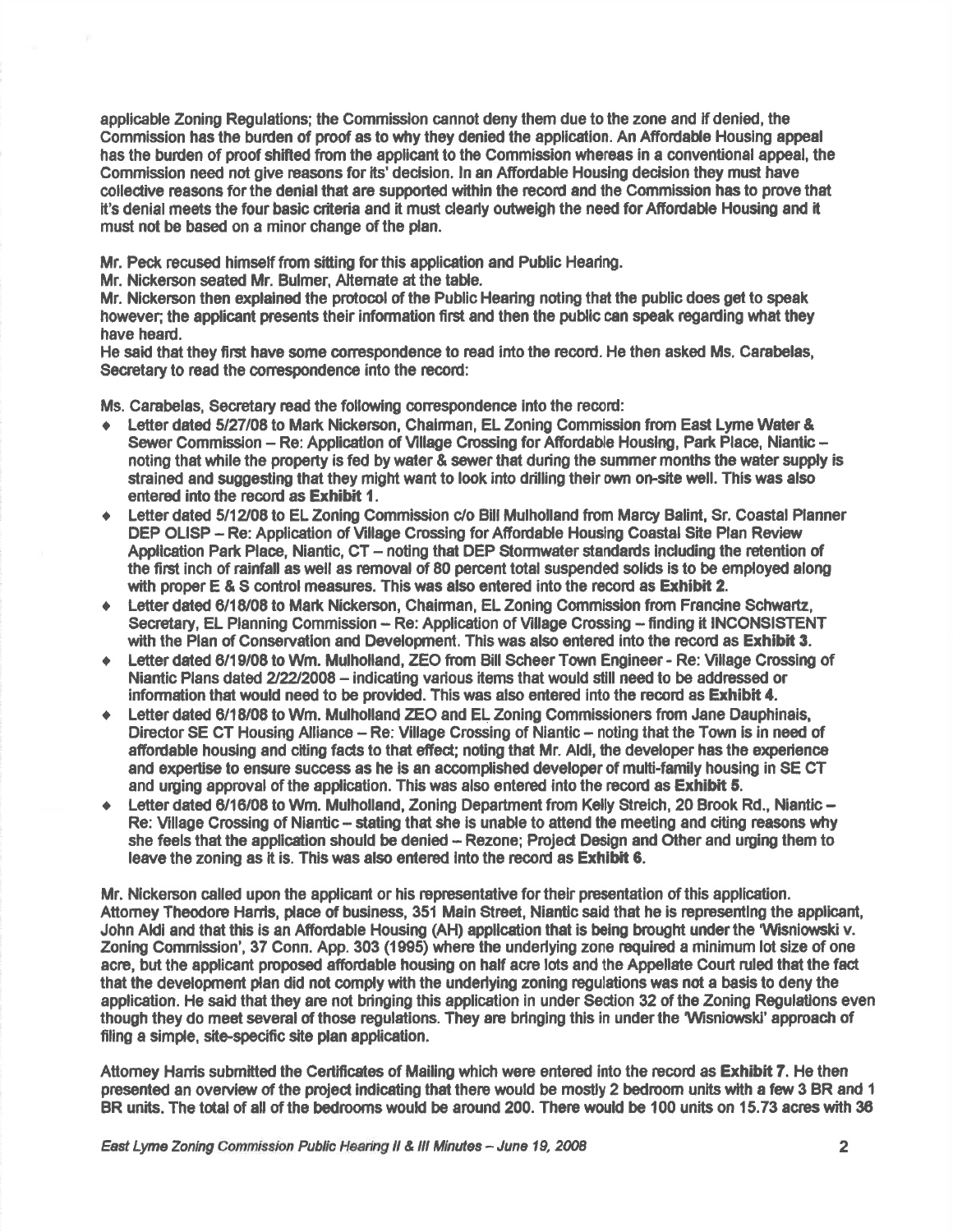flat style units and 74 townhouse style units. There will also be a senior area for those 55+ with 30% of those also being AH. They are also required to provide handicap accessible units with living space on the ground floor. He continued that the letter from Water & sewer was in response to the zone change and that an application would have to be made to Water & Sewer separately. Since the time of the letter, two things are knoum: Water & Sewer is available to the site and water is tight during the summer months. They may have to phase this in and he also noted that there is an on-going process to increase the water supply and to add wells. He submitted a letter from Bruce Morton of Aqua Solutions dated 6/18/08 indicating that it may be feasible to drill a bedrock well on the site with upward of 20,000 gpd. This letter was entered into the record as Exhibit 8. Regarding the sewer, he said that they would also have to apply to the Water & Sewer Commission and work with them on the capacity issues. On the aspect of the change of zone he noted that while Planning found is inconsistent that they had found two other similar referrals consistent. He said that he was at the meeting where they decided and that they cited water and the proximity to the other neighborhood as the reasons. He then submitte<mark>d Exhibit 9</mark> for the record – the goals and objectives in the POCD that apply and that cite the need for multi-family housing types. Page 16 notes that it needs to be accessible to Water & Sewer and an arterial road. While there are slopes there, they have proposed vegetation to buffer and shield the area. The Park Place area is typically an R-20 area and the have 120' buffer there with dense vegetation as well as near the roadway. Regarding Planning's comment on water-that is actually a matter for the Water & Sewer Commission.

(Note:  $8:30$  PM  $-$  Ms. Hardy arrived and joined the meeting)

Attomey Harris continued that another aspect to the application is the CAM review of an area that is 20' deep and 50' wide. He submitted Exhibit 10 for the record – a plan showing the CAM area and noted that it is where the driveway comes in. The CAM has two goals – to have no impacts on coastal resources – and as there will be no impads on site; there would be no potential for any off-site. There was conoem expressed forthe drainage and any flow off-site and their engineer will tell them that there will be no direct impact and based upon the drainage design there also will be no indirect impacts. He lastly said that this is an Affordable Housing development and submitted Ex**hibit 11** for the record – the 'Proposed Affordability Plan' which covers the entire plan and explains how people would qualify and states that units must be the same and not different in design or construction except for the sale price. They must also remain Affordable for 40 years. The anticipated prices for the Townhouses at the 80% level would be \$190,000 for a 2 BR; and \$145,000 at the 60% level. The flats in the elevator building (for easy access) could be \$198,000 for a 2 BR at the 80% level and \$155,000 at the 60% level. The few 1BR units would be at a lower price. All mandates and formulas are by statute and follow in the deed with the unit.

Ms. Carabelas asked when they come up with the figure if they utilize the median income for East Lyme. Attomey Hamis said yes  $-$  no more than 80% of the \$81,000 and no more than 60% of the \$81,000.

Mr. Gada asked about the system for fire escape and if it was reviewed. Attomey Harris said that the Fire Marshal reviewed the plan and had no issue with it. He then introduced John Aldi, the developer of the proposed project to say a few words.

John Aldi, developer/applicant said that he has developed 15 houses at Heritage Field and the last 18 homes at Hathaway Farms. He said that he has also done 170 units in Norwich in the last three (3) years and that most of the people who are buying these homes are teachers, firefighters, engineers, etc. - the workforce people who are the backbone of the Towns and cannot afford the large expensive homes. He said that he and his staff are able to take this project all the way through from soup to nuts.

Mr. Bulmer mentioned the Rutgers Study on the number of kids that would be attending school here and asked if he was familiarwith it.

Mr. Aldi said that he was and that in Norwich where they built 78 units that they came up with 15 kids via the study and that in the end there were only 6 kids. He said that they would do the study here also.

Donald Geruick, LPE, LS, place of business, 1020 Hartford Tpke., Waterford said that he would walk them through the area and explained the location and the items in the vicinity of this site. They would enter through the westem portion of Park Place and the land goes up about 80' to a plateau at the top of the site. He said that he feels that this is anything but a cookie cutter approach and that the layout does not maximize the density of what the site can adually hold. They have four or six units to a building to eliminate the 'baracks' effed. The age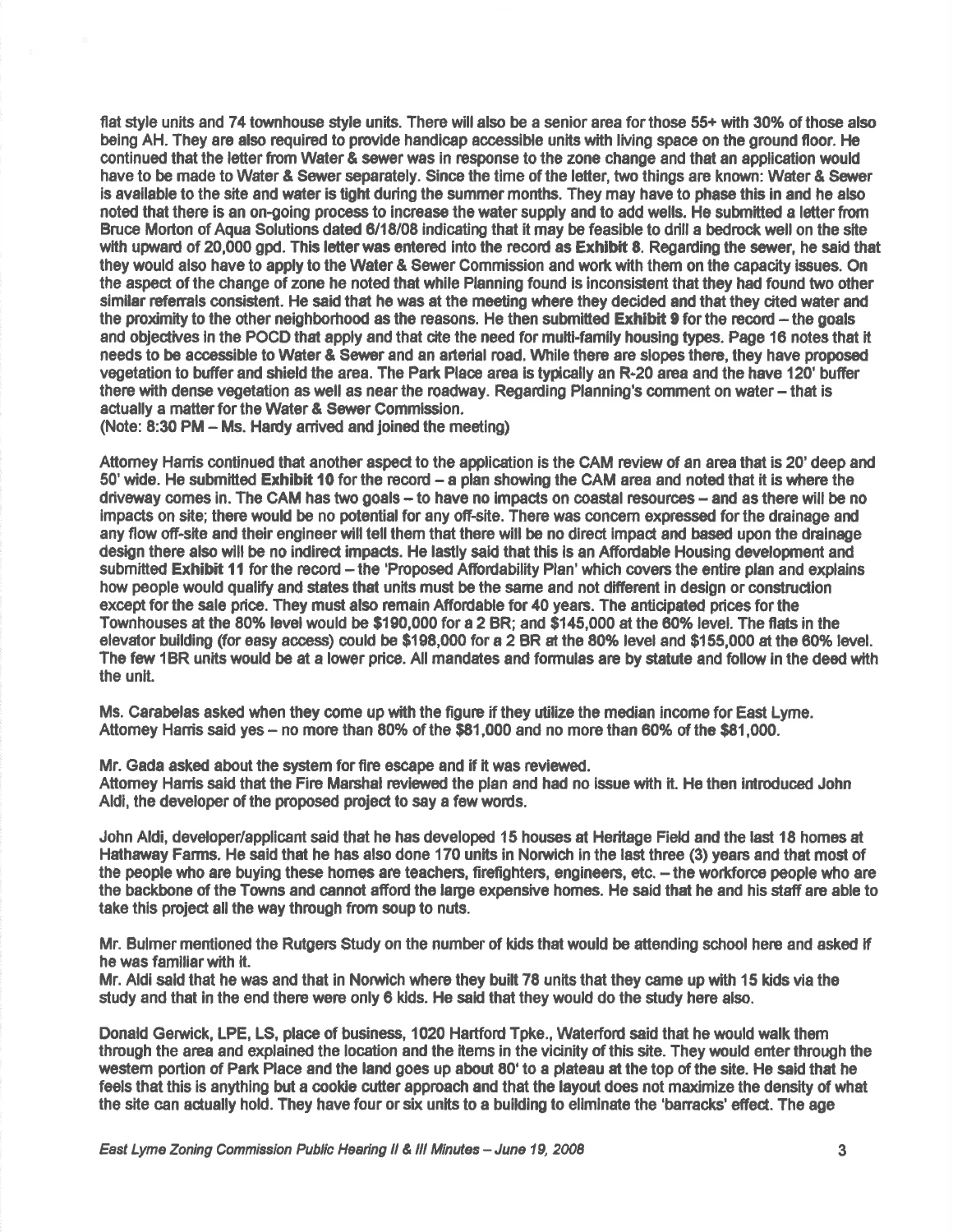restricted units are flats on one floor with the elevator in the building and they have designed it such that it will not have the look of a square block. It is oriented parallel to the N-S contours of the land. A sidewalk runs the full length and there will be walking trails. Regarding the drainage, he said that the standards exceed the DEP and Town standards and submitted Exhibit 12 for the record - 'Village Crossing Stomwater Management Report by Gerwick-Mereen'.

Mr. Bulmer asked if the design criteria are for the 100 year storm.

Mr. Gerwick said that they were asked to exceed the 100 year storm standard of approximately 7.5" of rain in a 24-hour period. He then submitted Exhibit 13 - a full set of plans dated 5/29/08 with the modification showing the rotation of the largest unit; and Exhibit 14 - a colored mark-up of Village Crossing, Niantic. He additionally noted that with respect to Best Management Practices that he was on the Jordan Brook BMP project and that he has worked on several of them so they have included the BMP's where they can on this site such as: drainage swales and the collection of stormwater which starts from day 1 with the maintenance which is recorded with the project and also kept on site. They will also employ sumps and sediments, catch basins and process to meet the 80% removal process and detention re-charge area. They have a total of three basins with four bays that are sized for water quality and they are three to four times larger than it necessary however they are sized to re-infiltrate back into the ground. The adjacent properties would see a reduction of water in the event of a 100 year storm event. They all have biennial inspections in the spring and fall. The DEP letter talks about the first inch of rainfall and they have accommodated the first seven inches of rainfall. Also, regarding trash pick-up; Mr. Aldi does not like dumpsters so there would have to be a private trash hauler who would pick-up the trash.

Mr. Carpenteri asked the length of the road. Mr. Gerwick said that it is about 1200'.

Mr. Mulholland asked if that was the only way in and out.

Mr. Gerwick said yes and added that they were asked to look at others by staff and that they did look and found that this road is about the same length as the road where Sea Spray is. He added that there are no major emergency constraints to make the road impassable such as <sup>a</sup>bridge or water issue and they looked at other areas in the back to Bush Hill however, they would have to fill some 3000' of wetlands and that is not something that they want to do. He submitted **Exhibit 15** for the record – Sheet 6 of 23 for Village Crossing with additional notes.

Mr. Nickerson asked if what happens if this is not engineered properly and something goes wrong afterwards. Attomey Harris said that typically the Commission bonds for Soil and Erosion control for the full period of construction. They also have an Association that would be responsible and this would be in conjunction with the **Town Engineer.** 

Mr. Nickerson noted that management and maintenance are the most important part of this system and asked who inspects it.

Mr. Gerwick said to clarify; that it is true of every system no matter who does it and that typically here it is the responsibility of the Homeowners Association and a condition of the permits. They are required to hire a professional third party to inspect it. He added that 80-90% of these systems; if constructed improperly - will fail immediately. Should this be approved the developer is volunteering to have a third party inspect this. He then said that 34 units are age restricted and that the AH units are comprised of 30% of the 36 active adults units and 30% of the othes.

(Note: A brief break was taken here)

Mr. Nickerson asked that the applicant move through some of the technical points as the Public Hearing will not be closed this evening; but continued.

Attomey Hanis said that they have a Landscape Architect, Ray Dunn and asked that he present some infomation.

Ray Dunn, Registered Landscape Architect with a business in Boston MA said that they made a great effort to plant more than necessary for this site and that they would be putting in some 350 trees. The buffering to the East and North would be done in three rows staggered with the intent to screen and they will grow to be around 50' tall.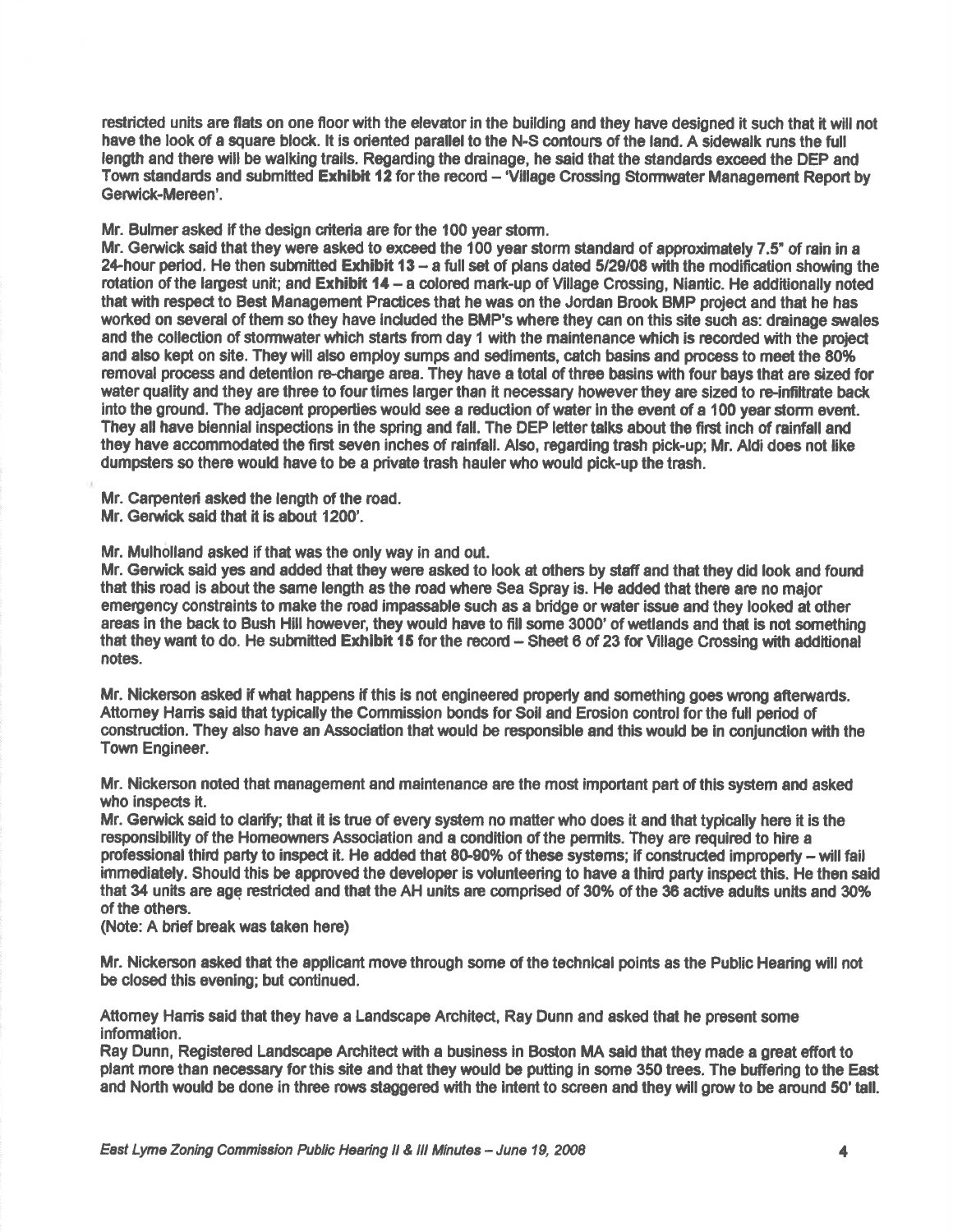They will all be evergreens. There will be street trees along the main road such as red maple and red oaks. They will be utilizing 19 varieties of trees.

Mr. Bulmer asked what planting they would use to shield Park Place.

Mr. Dunn said that there would be a natural forest along the back to Bush Hill.

Mr. Gerwick submitted Exhibit 16 - a cross section of 250' of natural vegetation showing the area that would be blocked visually from the flats.

Attorney Harris then introduced David Solomon from Barkan & Mess to explain the traffic study.

David Solomon, Senlor Transportation Englneer with Bartan & Mess submitted Exhibit 18 for the record - Treffic Study dated 2/4/08. He then explained how the study was done and noted that the road is 24' wide. During the last three years of accident data there were no reported accidents on Park Place. With respect to traffic counts; they took one on Rte. 156 where Park Place intersects it and looked at many databases and found that there would be .2 to .4 trips during the peak hour in the AM and PM. They estimated the number of vehides for regular condos at 44 during the peak AM hour and 50 during the peak PM hour. They also easily meet the criteria for site lines in both directions. He submitted Exhibit 19 - Park Place and driveway location site line demo 260' noting that the brush would be cleared and that there would also be an easement area so that the brush would not fill in. Exhibit 20 - Rte. 156 at Park Place site line demo noting that at 41 mph it would require about 450' for a site line and that it is easy to get to the right and to the left. He explained the impact analysis which is graded A thru F just like the school grading system noting that you would typically want to find something better than a D. At the Rte. 156 intersection the level of service is A in and B out and at the site driveway the level of service is A. These findings are such that they will not delay or exacerbate the traffic. He said that they will make an application to the STC regarding the impad.

Mr. Salemo asked what the delay time was to take a left to Rte. 156.

Mr. Solomon said that it is average  $-$  about 17-18 seconds  $-$  it would go up one second.

Mr. Bulmer said that people park there for the Book Bam and asked if they took that into consideration.

Mr. Solomon said that they use 15' when parking there.

Mr. Gerwick noted that they have achieved the required site distance before the road curves.

Attorney Harris said that the other concept that they would cover is how the project would look. He introduced Jeffrey Laramie from Smithfield RI to explain this to them.

Jeffrey Laramie showed them boards noting that they would be using vinyl siding and energy efficient windows to hurricane code. The colors would be in the earth tones. He showed a board of the modulated building that would be on the plateau area and submitted Exhibit 21 – two (2) boards of pictures of the town homes and Exhibit 22 – a rendition of the large age-restricted building on the plateau at the top of the hill. He noted that once the vegetation grows up that you would not see much. The large building is 55' high and if it were reduced by a story it would be 45' in height. He submitted Exhibit 23 - Elevations and floor plans for the multi-unit building and **Exhibit 24 - Elevations and floor plans for the town homes.** 

Attorney Harris said that the easement is owned by the developer and that concludes their presentation for now however he reserves the right to rebut later on.

Mr. Nickerson explained how they take public comment and called for anyone from the public who wished to speak against this application  $-$ 

Deborah MacDonnell, 21 Park Place said that she has a ton of objections to this: Safety issue – the developer's drive is on a blind comer of the road and the Book Bam guy doesn't always mow his grass and they cannot see; Traffic – it seems that there are more than 100 trips as she said that she makes some 6 to 8 trips per day herself and others also do; Drainage - she said that she lives down the hill from this and while the developer is recommending that the systems will be maintained - what happens once he is gone; Affordable Housing and the way that they are talking about it  $-$  all of the houses in East Lyme do not cost a lot  $-$  she has looked on Realtor.com and there are many that are affordable for people to buy; and the Buffer - while they are talking about planting trees - but everyone will see that 55' high tower building from Long Island Sound.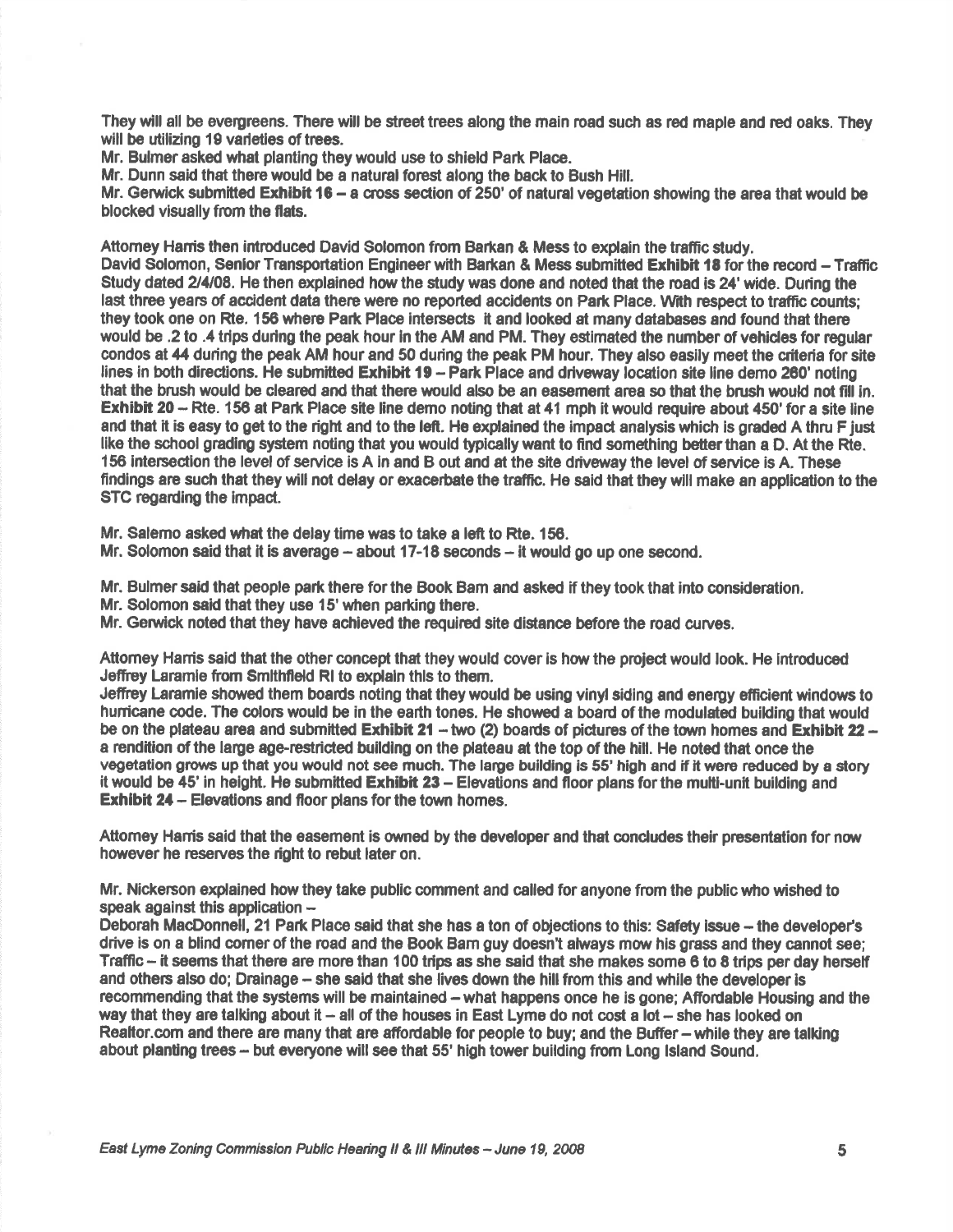Mr. Nickerson noted that Michael Giannattasio, the Director of Public Works was present this evening and that he would answer what happens if something does not work and discuss what is being done to protect Park Place and the Pattagansett River.

Mr. Giannattasio, Director of Public Works said that the Town would be responsible and that the applicant has indicated that a thid pafiy would inspect and report on the system and that he uould exped that would contlnue even after the project was completed. Regarding the maintenance plan, one is recommended with every application and that is part of the permit as it means that it has to be followed. He asked if they had any other questions.

Mr. Nickerson asked who the inspector/enforcer is within the Town.

Mr. Mulholland said that if there were a problem that everyone would know it and typically because it is commercial, it would be fixed immediately.

Mr. Giannattasio noted for example that 38 Hope St. stepped up and will supply a maintenance plan for their property and systems.

Mr. Bulmer asked where this would over flow to.

Mr. Giannattasio said that there is still more information regarding this and submitted Exhibit 25 - a letter dated 6/19/08 from Brad Kargl, Municipal Utilities Engineer, Water & Sewer to Bill Mulholland with a list of comments regarding this projed.

Mr. Nickerson thanked Mr. Giannattasio and resumed public comment from those who wished to speak against the application.

John Wilson, 13 Park Place submitted Exhibit 26 - a color photo looking east towards Niantic center dated 6/19/08; Exhibit 27 - color photo showing what it looks like to pull into the drive dated 6/19/09; Exhibit 28 - color photo showing a car coming out of the proposed street which is 23' wide, dated  $6/19/08$  and; Exhibit 29 - color photo showing their house and the road and where the headlights would shine dated 6/19/08. He noted that there are no posted signs at Park Place and that there are 18 homes there. He explained the enlarged photos citing his conoem for the traffic part of this project. He sald that he was not happy with the positioning of the testing equipment and claimed that all of the 18 homes did not get counted and that the traffic study should be re-done. He said that he also thinks that there are more water run-off issues than are being presented and that a 55' high building is higher than they think and will tower over everything and be seen from everywhere.

Peter DeMarco, 31 Park Place said that he was there to support John Wilson and everyone who lives there as his mother lives at 31 Park Place and he feels that it is a safety issue.

Bob MacDonnell, 21 Park Place said that in discussing making the zoning change for Affordable Housing that he does not feel that this is the place for this developnent and that East Lyme even at the 5% AH is a leader except for Waterford and New London. He said that he does not think that we are lacking for affordable homes. There is <sup>a</sup>sign at that rcad that says Dead End Road; not Private Road and the developer bought this for a reason. He does not think that it is right that someone can buy a home and use Affordable Housing to put a road there. This Is not similar to Sea Spray or 38 Hope St. or Pond Cliff. He does not think that the 80 Affordable Housing units will be occupied at 38 Hope St. so they should not rush into building another Affordable Housing development between the two othes that they have. He went to the lnformal hearing end asked about a performance bond and if they would hold one in the event that they don't build out or follow through with this. With respect to the Wisniowski case and how they are applying under that – he asked if this has to be cluster multi-family housing and why it can't be single family housing and fewer units instead. He said that the developer made note of the types of people who could be living there and he objects to the assumption of the types of people that he mentloned.

Mr. Nickerson said that they should keep in mind that this is an Affordable Housing application and that it is different fiom a typical one as it is by Slate Statute end the Town does not meet the 10% so they really must look closely at this as if they are to deny it, it must meet a four-way test as it is a very different situation from a regular application. The burden of proof is on the Town if they are to deny it.

Julie Wlson, 13 Park Place said that her house ls located directly across from where the driveway would come out and the headlights from the cars would shine in her home and this would also affect her property value. There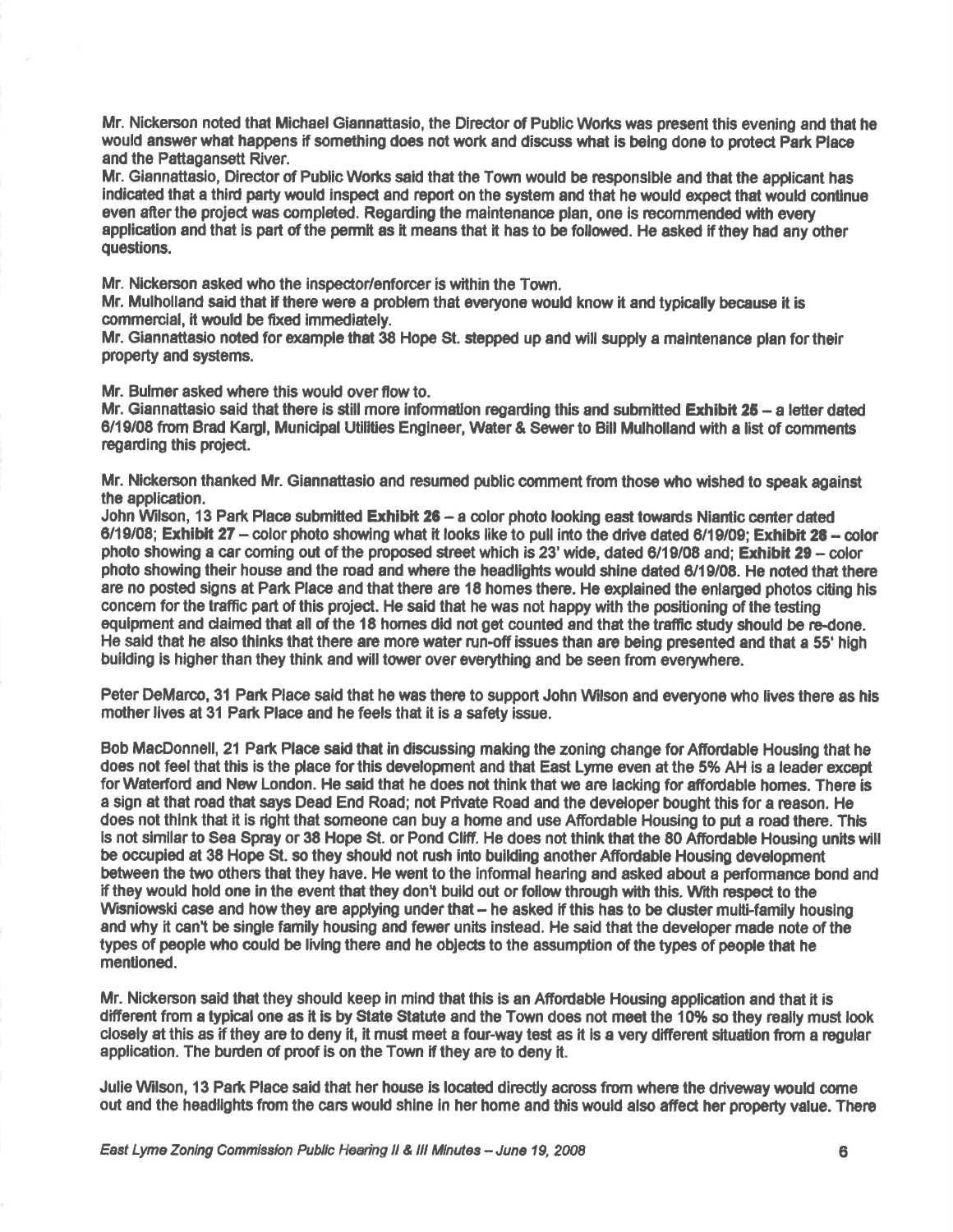are no sidewalks in Town and the road is a busy one. They also have issues with their vard being soggy in the wet season and this could lead to more problems. There is also the water situation and the applicant did not have a bedroom count so the water assumption is wrong. She said that she also questions the testimony regarding the well.

Frank Hanney, 35 Park Place said that the site work study if done in phases, they would have no idea how long this project would go on and with the dust, noise, equignent, etc. and they willsee this, hearthis and it is initating – plus there is the potential for blasting. He asked what would be put in place to cover the damage to basements etc. from the blasting. He also asked how they would de-silt during the building phase. He also does not think that the brook can handle run-offand hopes that it is a great plan.

Dan Gofiey, 71 Great Neck Road, Waterford said that his father lives at 8 Park Place and asked thet he spoek for him. His father's property abuts the southern side of this and is 9 acres of wooded land. He is concerned about the noise as he has owned the land of years. He wonders about the noise from the air conditioners from the buildings. Also, his driveway is on a turn and it can be blind and they have heard screeching tires many times there. His view will be of the catch basins and the whole development and there will be lights that will shine from the street, houses and cars and thls will be a drastic change from what he is used to seeing. He also has a well of 88' in depth and is concerned with them tapping his if they are going to drill their own. And, he is concerned with people cutting across his property and the liability.

Carol Russell, 4 Bramble Bush Drive submitted Exhibit 30 - her prepared written statements and read them into the record. She said that she and her husband Philip have lived here for over 25 years and that they are asking that the Commission deny this application. She cited water as an issue and she wants a moratorlum on all building due to the water supply. She does not want large trucks or pets even though that would be up to the association to decide. She said that she is concemed with the developer drilling a well and if the drainage fails over time. Regarding the Affordable Housing part there would have to be association dues and flood insurance and she asked if they would get a discount on their fees because it is Affordable Housing. She said that he is not in agreement with the height of the age-restricted bullding as it would be seen from everywherc.

Joyce Grabigel, 25 Park Place said that her land is at the lowest point near the brook and that she has pictures of what happens when it rains and it goes to the brook and how it floods her property and how the sand has built up. She submitted Exhibit 31 - a series of pictures of her flooded back yard and the brook that were taken at various times over the last couple of years.

Mr. Nlckerson asked Ms. Grabigel is she has reported the flooding of the brook. Ms. Grabigel said that she has not reported it although they may be aware of it.

Jonathan Lincoln, 31 Hillwood Drive said that he has public safety concerns as the elderly have higher EMS call rates and this becomes a concem for the Town as a whole. This would put a strain on the fire department and ambulance services and with the demand on these; it would affect the Town services.

Kevin Gruee, 26 Park Place said that he stands with his kids at the bus stop and all the parents drive down and wait with their kids so safety is an issue and the foot traffic is already a scary situation and he cannot see adding more of it.

Philip Russell, 4 Bramble Bush Drive said that Carol is his wife and that he is against this for many reasons but because this is Affordable Housing he will address it on the safety issue. There is no place for the kids living there to play in where they uould be safe. He said that he is the superintendent of schools in Milford and sees this type of problem all too often. There will be too many children at one bus stop and it will be dangerous. He does not know how a bus tums into this area as it is tight. He said that they should not approve a project that could result in the death of a kid.

Owen Coffey, 6 Lincoln Road, Waterford said that he agrees with all that he has heard and that he does not like the project. He thinks that things that wash from the road will go lnto the drinking water and that this will devalue everyone's property up there. He said that there are many rocks up there that would have to be blasted and submitted Exhibit 32 - a picture of the rocks with him standing near them.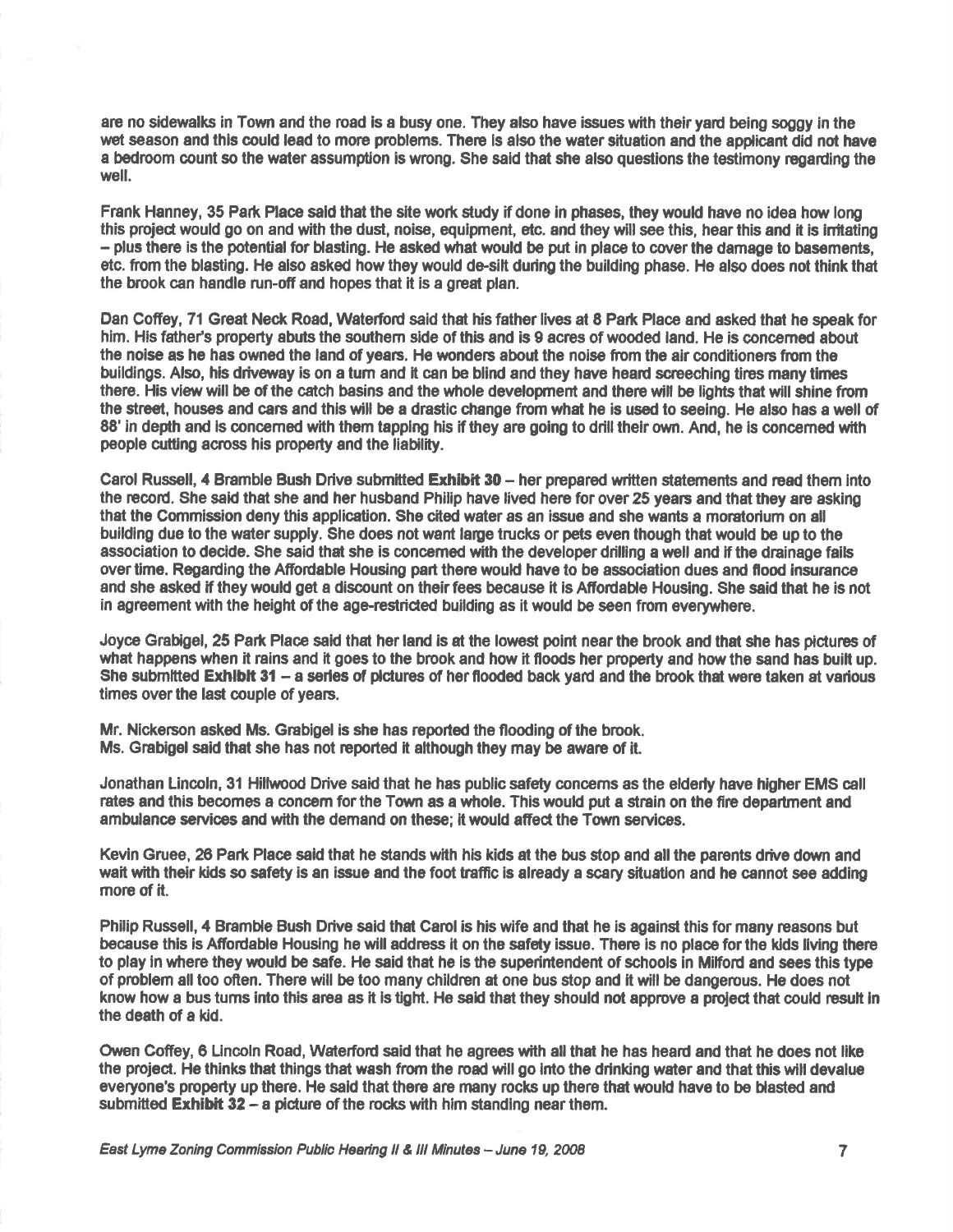Mr. Nickerson noted that this is private property and that Mr. Coffey had to trespass on it to take the picture...

Julie Wilson, 13 Park Place said that they had to blast rocks to put an addition on their house so they will have to blast a lot of rocks to do this project.

Bob MacDonnell, 21 Park Place asked if any application pertaining to Affordable Housing had to be approved just because it is Affordable Housing.

Attomey O'Connell said that if the Commission denies it that the court will consider the four (4) factors in an appeal from the denial.

Carol Russell, 4 Bramble Bush Drive said that in the CAM from Mr. Gerwick and the DEP that they assumed that there would be on-site water - she esked if they would need to re.review it as that is not the case.

Mr. Nlckerson said that would be all that they would hear this evenlng as they have another publlc hearing and <sup>a</sup> Regular Meeting to cover this evening.

Attomey Hams said that the applicant does consent to the extension of time to continue this to the next available meeting.

Mr. Nickerson called for a motion to adjourn and continue this Public Hearing.

#### \*\*MOTION (1) Mr. Salemo moved to adjourn and continue this Public Hearing. Mr. Carpenteri seconded the motion. Vote:  $6-0-0$ . Motion passed.

Mr. Nickerson adjoumed this Public Hearing at 11:30 PM and continued it to the 7110108 meeting of the Gommission.

Respectfully submitted.

Karen Zmitruk, Recording Secretary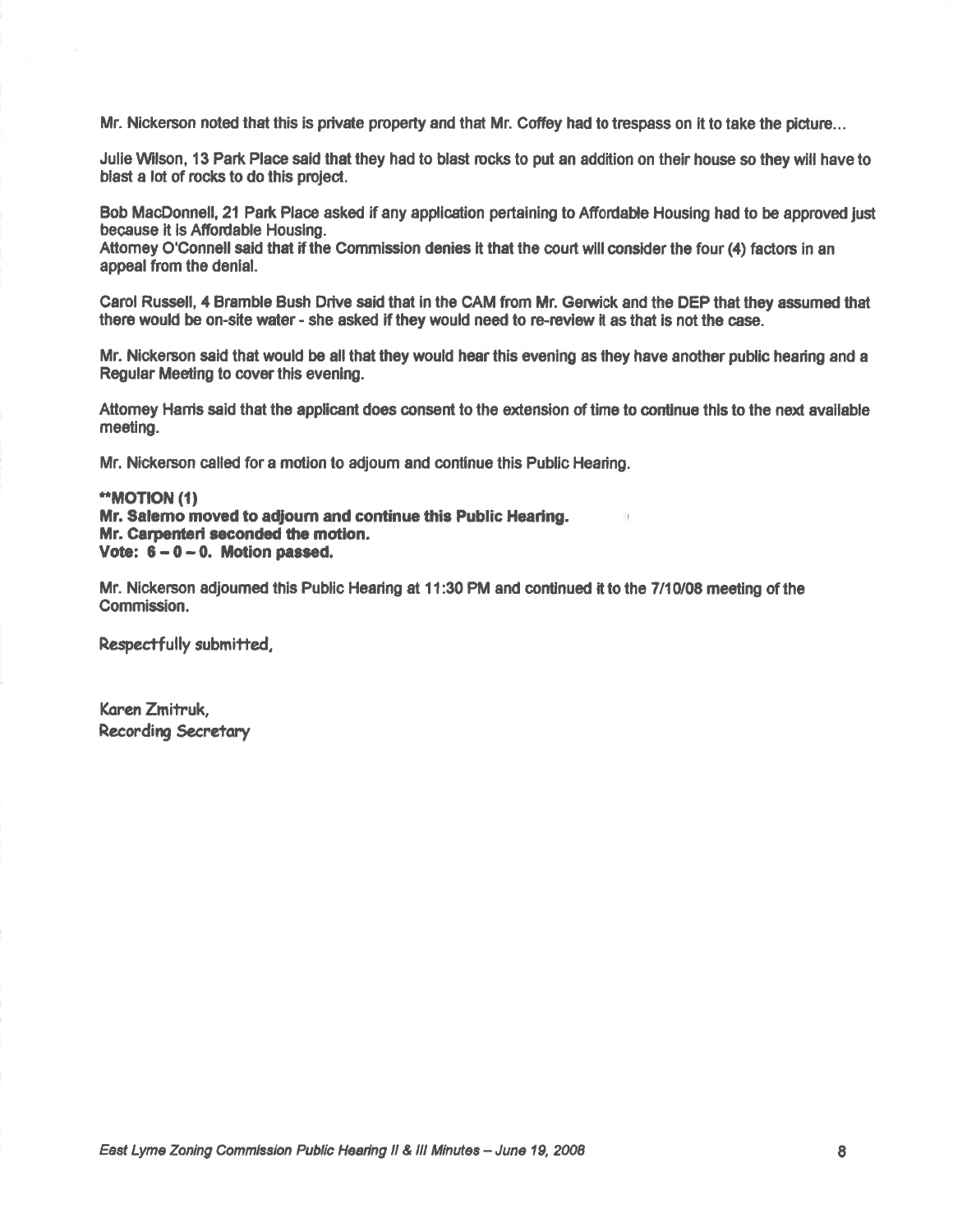## STEVENS, HARRIS, GUERNSEY & QUILLIAM, P.C.

ATTORNEYS AND COIJNSELORS AT LAW

351 MAIN STREET

P. O. DRAWER 660

NIANTIC, CONNECTICUT <sup>06357</sup>

RONALD F. STEVENS THEODORE A. HARRIS PAUL M. GUERNSEY PAIGE STEVENS QUILLIAM

JOHANNA MCCORMICK

E-MAIL shg-attys@snet.net February 12,2008  $\frac{1}{\sqrt{2}}$ 

TEL (860) 739.6906 FtA.x (860) 739-9907

Mr. William Mulholland Zoning Enforcement Office Town of East Lyme P.O. Box 519 Niantic, CT 06357

# Re: Village Crossing of Niantic, LLC<br>Park Place; Assessor's Map 11.1, Lot 19 (as revised in accordance with the Legal

<sup>D</sup>escription attached hereto)

Dear Bill:

Enclosed please find a proposed site plan for an affordable housing development to be known as Village Crossing of Niantic, LLC. Frequently, development of housing in which a portion of the units are subject to long-term restrictions on maximum sales prices in accordance with the affordable housing statute, Conn. General Statutes  $§$  8-30g, requires density, setbacks, and dimensions that differ from a town's underlying zoning regulations. This is the case with this application. The Connecticut courts and the estate legislature, during the 15 years that the affordable housing statute has been in effect, have allowed two approaches to this situation. The first is the drafting and adoption of a new or amended zoning regulation that governs this specific development. The second approach is to file an application for site plan approval, providing all of the information requested by the town's current regulations for site plans. The second approach is allowed by a Connecticut Appellate Court decision called Wisniowski v. Zoning Commission, 37 Conn. App. 303 (1995). In that case, the underlying zone require a minium lot size of one acre, but the applicant proposed affordable housing on half acre lots. The Appellate Court ruled that the fact that the development plan did not complywith the underlying zoning regulations was not a basis to deny the application because the lot size difference was not a matter of public health or safety, which is the only basis on which affordable housing may be denied under \$8-309. When a site development plan is approved under this approach, it becomes a conforming use when approved. This approval, however, is limited to the specific site.

In this application, the proposed residential development program differs from the underlying zoning requirements but otherwise fits the site verywell. This residential development, because it is located on a large parcel with substantial buffers, will fit well with adjoining residential neighborhoods. Flowever, since the site is presently RU20/40 and in order to spare the Commission